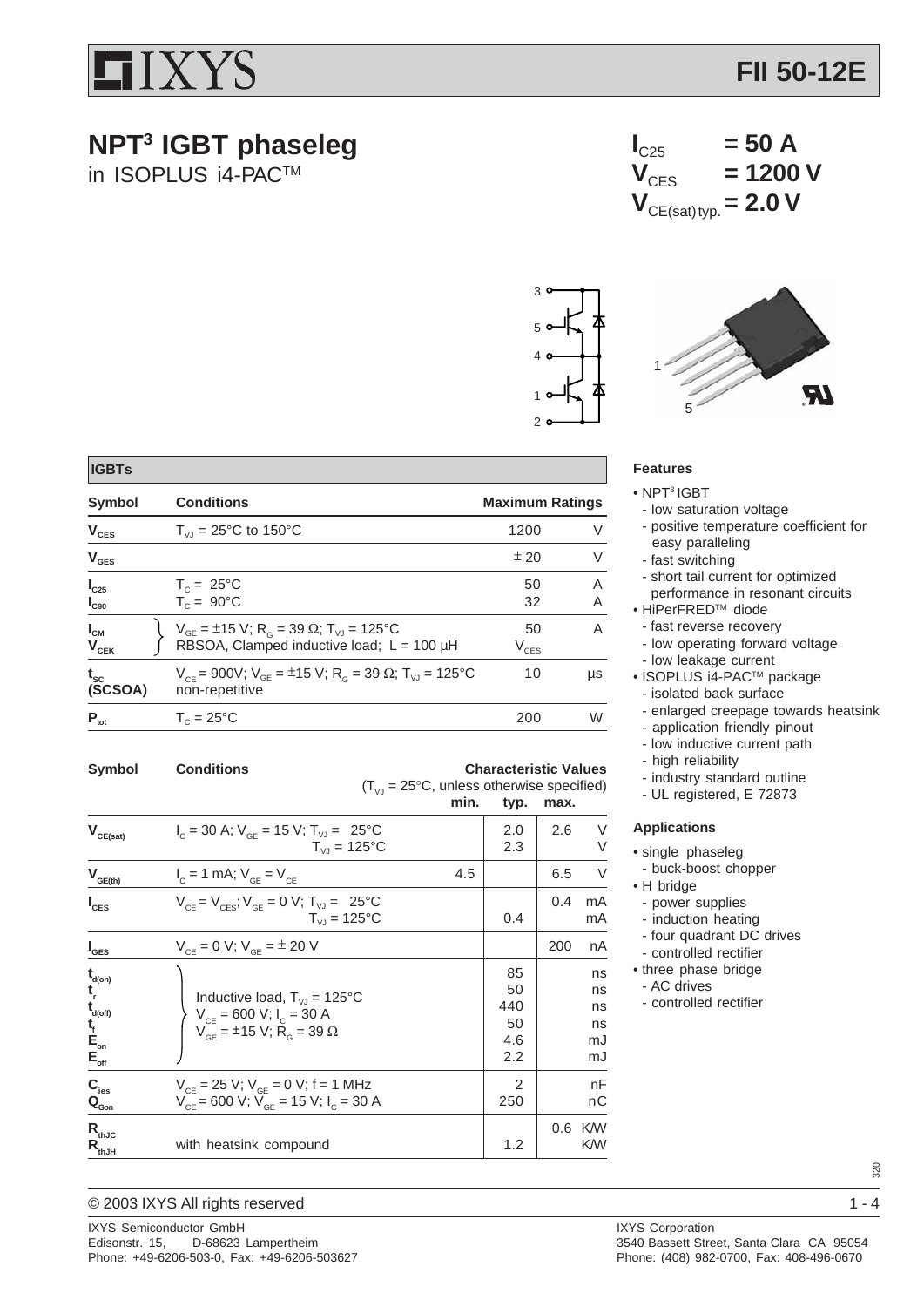# X Y S

 **Component**

| <b>Diodes</b> |                                            |                        |
|---------------|--------------------------------------------|------------------------|
| <b>Symbol</b> | <b>Conditions</b>                          | <b>Maximum Ratings</b> |
| $I_{F25}$     |                                            | 48                     |
| $I_{F90}$     | $T_c = 25^{\circ}C$<br>$T_c = 90^{\circ}C$ | 25                     |

| <b>Symbol</b>                                     | <b>Conditions</b>                                                                                                        | min. | typ.             | <b>Characteristic Values</b><br>max. |
|---------------------------------------------------|--------------------------------------------------------------------------------------------------------------------------|------|------------------|--------------------------------------|
| $V_F$                                             | $I_F = 30 \text{ A}; T_{VJ} = 25^{\circ} \text{C}$<br>$T_{V1} = 125^{\circ}C$                                            |      | 2.4<br>1.8       | 2.8<br>$\vee$<br>V                   |
| $I_{\rm RM}$<br>$t_{rr}$<br>$E_{\text{rec(off)}}$ | $I_F = 30$ A; di <sub>F</sub> /dt = -1100 A/µs; T <sub>VJ</sub> = 125°C<br>V <sub>R</sub> = 600 V; V <sub>GE</sub> = 0 V |      | 51<br>180<br>1.8 | Α<br>ns<br>mJ                        |
| $R_{thJC}$<br>$R_{thJS}$                          | (per diode)                                                                                                              |      | 1.6              | 1.3 K/W<br><b>K/W</b>                |

## **Equivalent Circuits for Simulation Conduction**  $\mathbf I$  $R_0$  $U_0$ IGBT (typ. at  $V_{GE} = 15 \text{ V}; T_J = 125^{\circ}\text{C}$ )  $V_0 = 0.95$  V;  $R_0 = 45$  mΩ Diode (typ. at  $T_J = 125^{\circ}C$ )  $V_0 = 1.26V$ ;  $R_0 = 15$  mΩ **Thermal Response**  $P_{U}$  $R$  TH<sub>1</sub>  $R$  TH<sub>2</sub>  $T_$ J  $T_{\perp}C$  $C$ \_TH1  $C$ \_TH2 IGBT  $C_{th1} = 0.067 \text{ J/K}$ ;  $R_{th1} = 0.108 \text{ K/W}$

| <b>Symbol</b>                     | <b>Conditions</b>             |                        | <b>Maximum Ratings</b>     |  |  |
|-----------------------------------|-------------------------------|------------------------|----------------------------|--|--|
| " vJ<br>$\mathsf{T}_{_{\sf stg}}$ |                               | $-55+150$<br>$-55+125$ | $^{\circ}C$<br>$^{\circ}C$ |  |  |
| $V_{ISOL}$                        | $I_{ISOL} \le 1$ mA; 50/60 Hz | 2500                   | ∨~                         |  |  |
| $F_c$                             | mounting force with clip      | 20120                  |                            |  |  |

| Diode                                                         |
|---------------------------------------------------------------|
| $C_{m1} = 0.039 \text{ J/K}$ ; $R_{m1} = 0.337 \text{ K/W}$   |
| $C_{th2} = 0.090 \text{ J/K}$ ; $R_{th2} = 0.963 \text{ K/W}$ |

 $C_{th2} = 0.175 \text{ J/K}$ ;  $R_{th2} = 0.491 \text{ K/W}$ 

| Symbol                         | <b>Conditions</b>                 | <b>Characteristic Values</b> |      |                     |
|--------------------------------|-----------------------------------|------------------------------|------|---------------------|
|                                |                                   | min.                         | typ. | max.                |
| $d_s$ , $d_A$<br>$d_s$ , $d_A$ | pin - pin<br>pin - backside metal | 1.7<br>5.5                   |      | <sub>mm</sub><br>mm |
| Weight                         |                                   |                              | 9    |                     |

**Dimensions in mm (1 mm = 0.0394")**





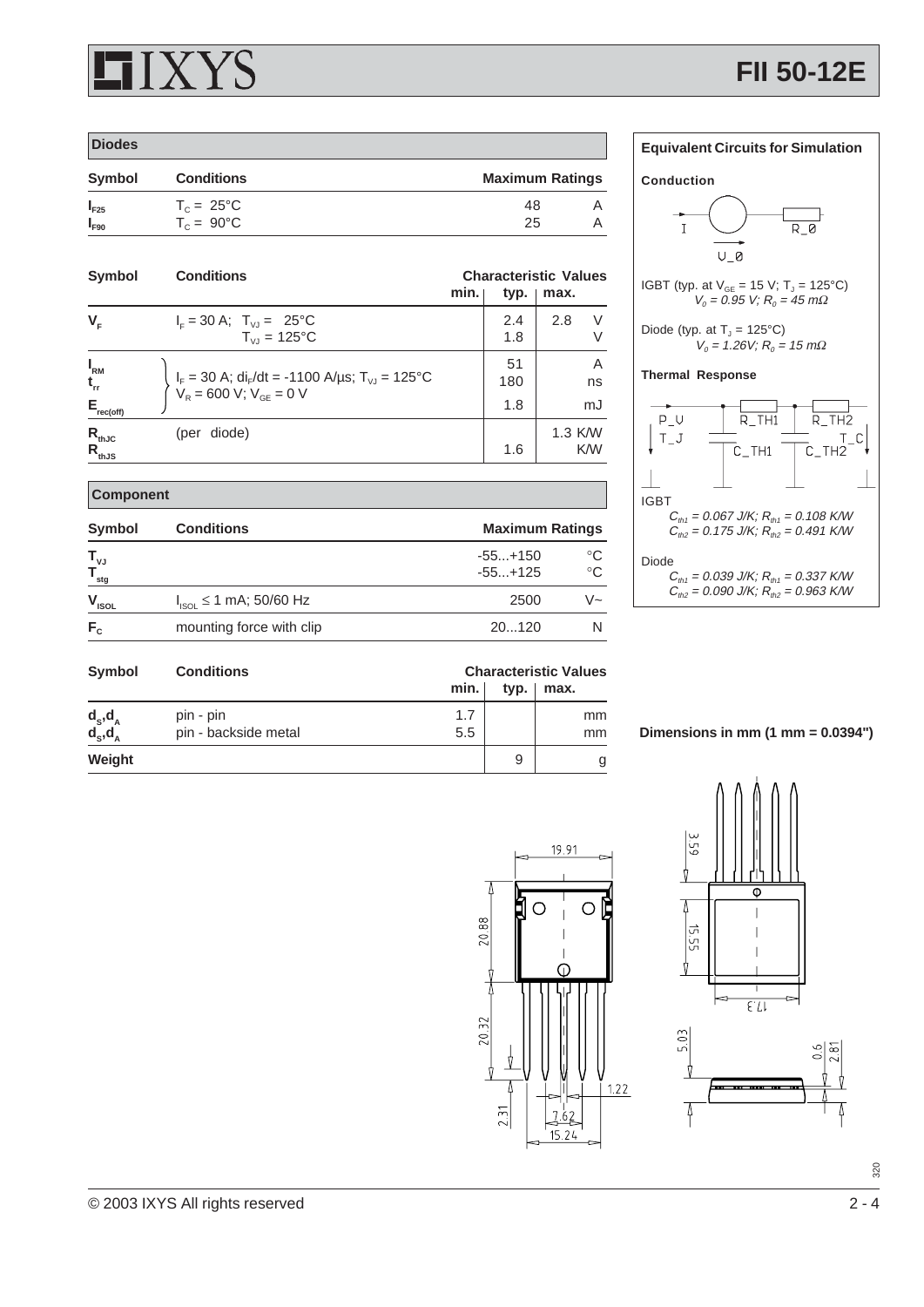



Fig. 1 Typ. output characteristics Fig. 2 Typ. output characteristics









Fig. 3 Typ. transfer characteristics Fig. 4 Typ. forward characteristics of free wheeling diode



Fig. 5 Typ. turn on gate charge Fig. 6 Typ. transient thermal impedance